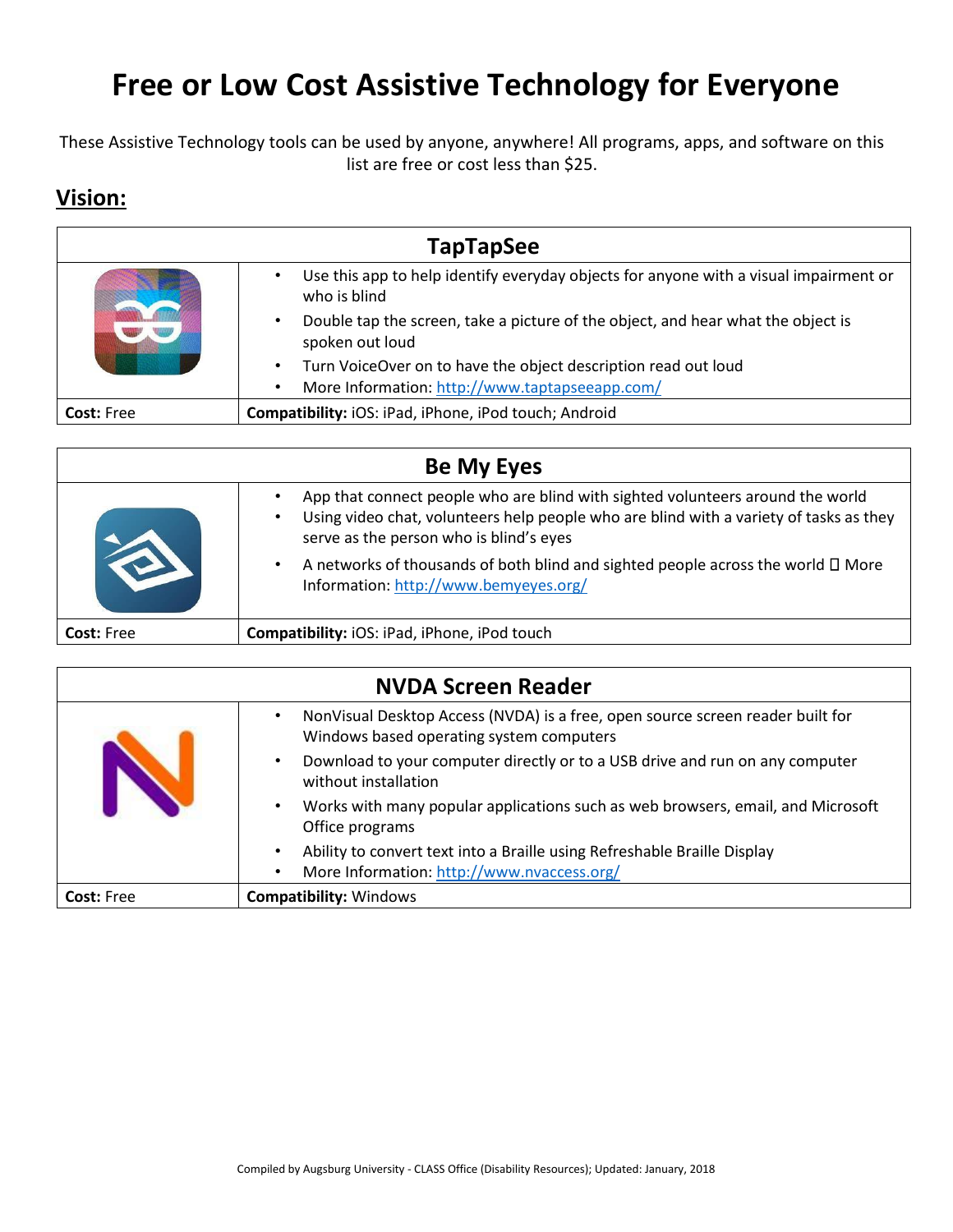## **Free or Low Cost Assistive Technology for Everyone**

| <b>Vision Assist</b> |                                                                                                                                                                                                                                                |
|----------------------|------------------------------------------------------------------------------------------------------------------------------------------------------------------------------------------------------------------------------------------------|
|                      | Use your iDevice to become an instant handheld magnifier or CCTV<br>Zoom images up to 20x<br>Change display mode to match your best vision including black and white, color,<br>highlights, contrasting colors, and smart text to enhance text |
| <b>VisionAssist</b>  | Magnify documents, books, whiteboard or anything you see<br>Compatible with VoiceOver<br>More Information: http://visionassist.slinkyware.com/                                                                                                 |
| <b>Cost: Free</b>    | Compatibility: iOS: iPad, iPhone, iPod touch                                                                                                                                                                                                   |

| <b>Fleksy</b> |                                                                                                                                                         |
|---------------|---------------------------------------------------------------------------------------------------------------------------------------------------------|
|               | Increase your keyboard or text input system size to 114% the normal size increase<br>$\bullet$<br>ease of sight using this QWERTY keyboard              |
|               | State-of-the-art system powerful enough for individuals who are blind or low vision<br>$\bullet$<br>to use by not needing to look at the screen to type |
|               | Powerful word prediction system and autocorrect system edits your text without the<br>$\bullet$<br>need to even see the keyboard                        |
|               | More Information: http://fleksy.com/<br>$\bullet$                                                                                                       |
| Cost: $$.99$  | Compatibility: iOS: iPad, iPhone, iPod touch; Android                                                                                                   |

| <b>Turn Off the Lights</b> |                                                                                                                                                                                                              |
|----------------------------|--------------------------------------------------------------------------------------------------------------------------------------------------------------------------------------------------------------|
|                            | Click the light bulb button to get your screen to fade to a dark opacity overlay<br>Everything but the key area you are working in, such as a YouTube Video, a Google<br>Doc, or an HTML 5 website will fade |
|                            | Ability to adjust opacity and darkness<br>Shortcut keys to command program<br>More Information: http://goo.gl/l96MtE                                                                                         |
| <b>Cost:</b> Free          | <b>Compatibility:</b> Chrome Add-On                                                                                                                                                                          |